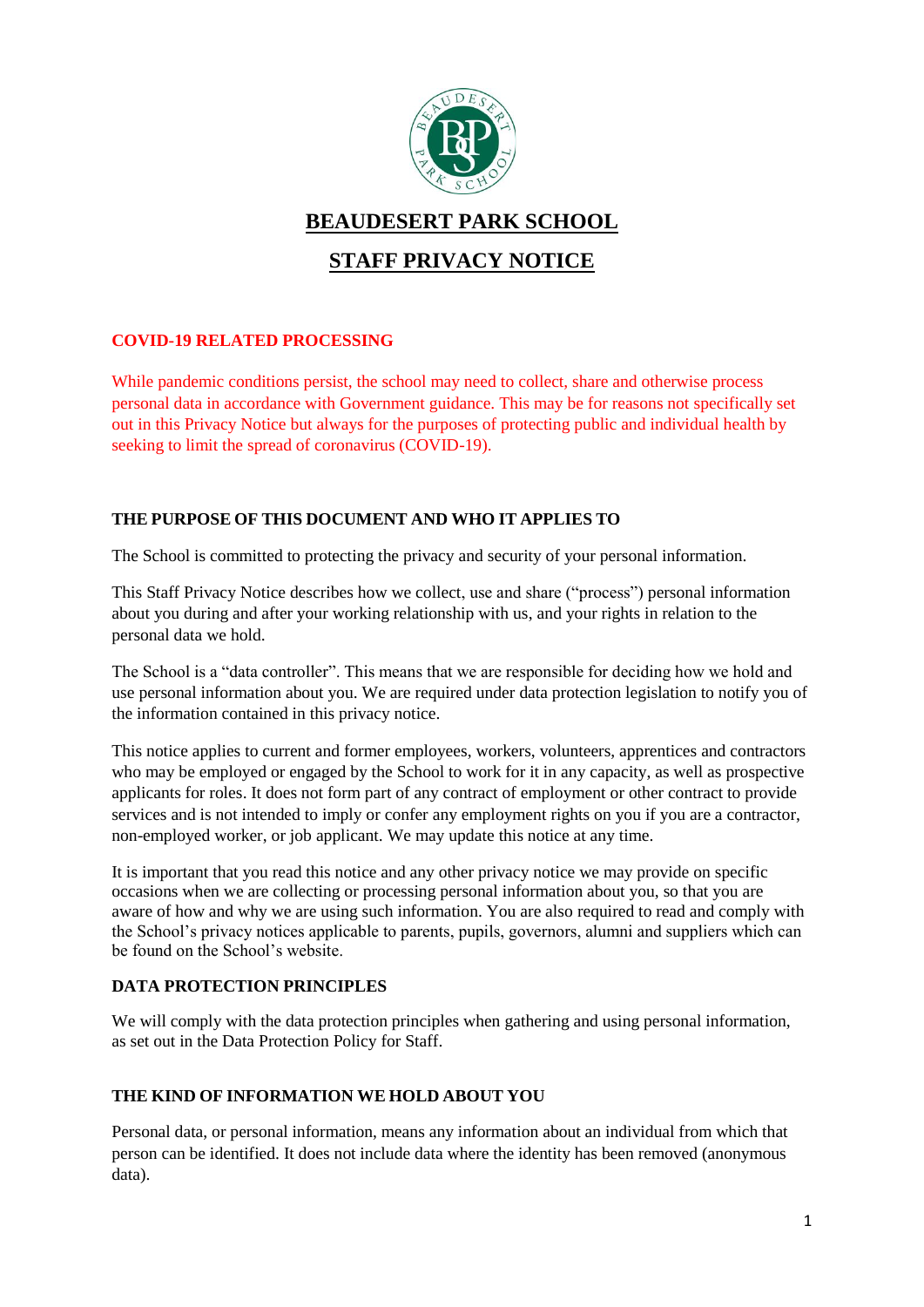There are "special categories" of more sensitive personal data which require a higher level of protection.

We will collect, store, and use the following categories of personal information about you:

- Personal contact details such as your name, title, addresses, telephone numbers, and personal email addresses;
- Date of birth;
- Gender:
- Marital status and dependants;
- Next of kin and emergency contact information;
- National Insurance number:
- Employment contract information;
- Bank account details, payroll records and tax status information;
- Salary, annual leave, pension and benefits information;
- Start date:
- Location of employment or workplace;
- Recruitment information (including copies of right to work documentation, references and other information included in a CV or cover letter or as part of the application process);
- Employment records (including job titles, work history, working hours, training records and professional memberships);
- Performance information;
- Disciplinary and grievance information;
- Details of your time and attendance records;
- Information in applications you may make for other positions within the School;
- Information about your use of our information and communications systems;
- Your use of public social media (only in very limited circumstances, to check specific risks for specific functions within the School; you will be notified separately if this is to occur);
- Details in references about you we give to others;
- Remuneration and benefit package history;
- Copy of driving licence;
- CCTV footage;
- Photographs: and
- Other records of communications and interactions we have had with you

We may also collect, store and use the following "special categories" of more sensitive personal information:

- Information about your health, including any medical condition, health and sickness records;
- Information about criminal convictions and offences, including the results of Disclosure and Barring Service (DBS) checks;
- Information about your race or ethnicity, religious or similar beliefs and sexual orientation;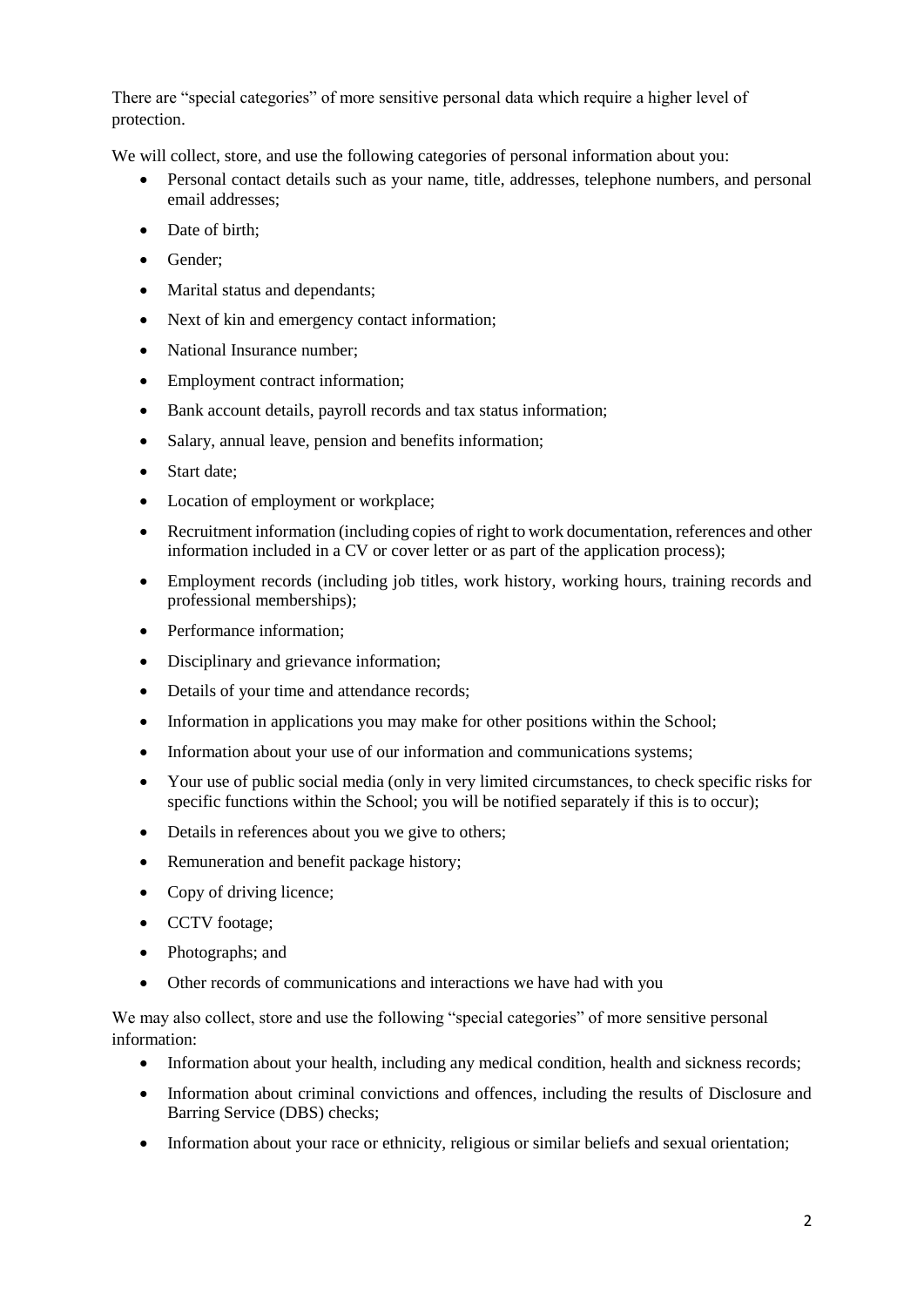### **HOW IS YOUR PERSONAL INFORMATION COLLECTED?**

We collect personal information about employees, workers, volunteers, apprentices and contactors through the application and recruitment process, either directly from candidates or sometimes from an employment agency or background check provider. We may sometimes collect additional information from third parties including former employers, credit reference agencies or other background check agencies.

More generally, during the course of your employment with us, as a member of staff, we will collect data from or about you, including:

- when you provide or update your contact details;
- when you or another member of staff completes paperwork regarding your performance appraisals;
- in the course of fulfilling your employment (or equivalent) duties more generally, including by filling reports, note taking, or sending emails on school systems;
- in various other ways as you interact with us during your time as a member of staff, and afterwards, where relevant, for the various purposes set out below.

### **HOW WE WILL USE THE INFORMATION ABOUT YOU**

We need all the categories of information in the list above (see "The kind of information we hold about you") primarily:

- 1. to allow us to perform our contract with you; and
- 2. to enable us to comply with legal obligations.

In some cases we may use your personal information:

3. to pursue legitimate interests of our own or those of third parties, provided your interests and fundamental rights do not override those interests.

We may also use your personal information in the following situations, which are likely to be rare:

- 4. Where we need to protect your interests (or someone else's interests).
- 5. Where it is needed in the public interest.

Some of the above grounds for processing will overlap and there may be several grounds which justify our use of your personal information.

#### If you fail to provide personal information

If you fail to provide certain information when requested, we may not be able to perform the contract we have entered into with you (such as paying you or providing a benefit), or we may be prevented from complying with our legal obligations (such as to ensure the health and safety of our workers).

#### Change of purpose

We will only use your personal information for the purposes for which we collected it, unless we reasonably consider that we need to use it for another reason and that reason is compatible with the original purpose. If we need to use your personal information for an unrelated purpose, we will notify you and we will explain the legal basis which allows us to do so.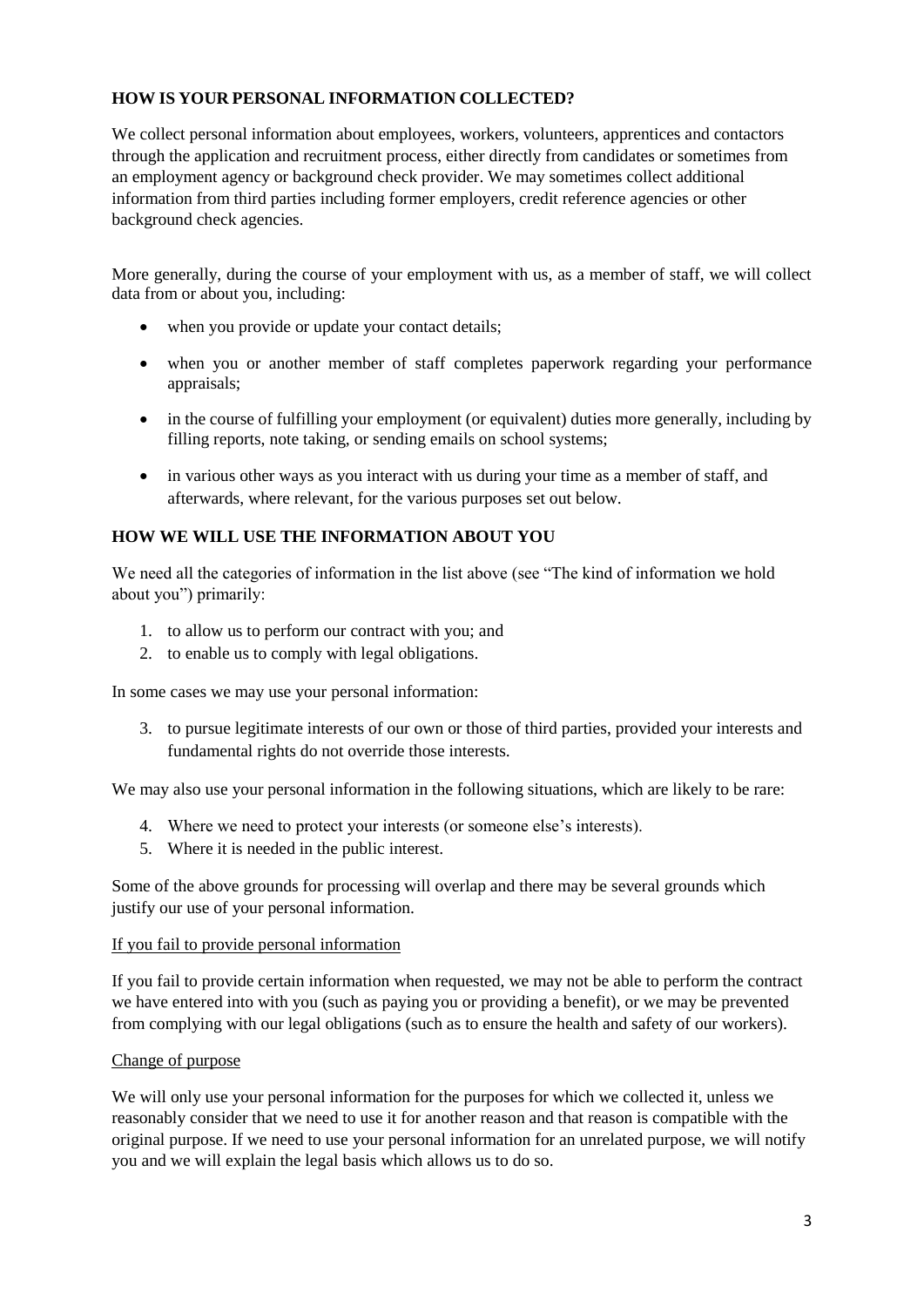Please note that we may process your personal information without your knowledge or consent, in compliance with the above rules, where this is required or permitted by law.

### **HOW WE USE PARTICULARLY SENSITIVE PERSONAL INFORMATION**

"Special categories" of particularly sensitive personal information require higher levels of protection. We need to have further justification for collecting, storing and using this type of personal information. We may process special categories of personal information in the following circumstances:

- 1. In limited circumstances, with your explicit written consent.
- 2. Where we need to carry out our legal obligations and in line with our Data Protection Policy.
- 3. Where it is needed in the public interest, such as for equal opportunities monitoring, and in line with our Data Protection Policy.
- 4. Where it is needed to assess your working capacity on health grounds, subject to appropriate confidentiality safeguards.

Less commonly, we may process this type of information where it is needed in relation to legal claims or where it is needed to protect your interests (or someone else's interests) and you are not capable of giving your consent, or where you have already made the information public.

#### Our obligations as an employer

We will use your particularly sensitive personal information in the following ways:

- We will use information relating to leaves of absence, which may include sickness absence or family related leaves, to comply with employment and other laws.
- We will use information about your physical or mental health, or disability status, to ensure your health and safety in the workplace and to assess your fitness to work, to provide appropriate workplace adjustments, to monitor and manage sickness absence and to administer benefits.
- We will use information about your race or national or ethnic origin, religious, philosophical or moral beliefs, or your sexual life or sexual orientation, to ensure meaningful equal opportunity monitoring and reporting.

#### Do we need your consent?

We do not need your consent if we use special categories of your personal information in accordance with our written policy to carry out our legal obligations or exercise specific rights in the field of employment law. In limited circumstances, we may approach you for your written consent to allow us to process certain particularly sensitive data. If we do so, we will provide you with full details of the information that we would like and the reason we need it, so that you can carefully consider whether you wish to consent. You should be aware that it is not a condition of your contract with us that you agree to any request for consent from us.

# **INFORMATION ABOUT CRIMINAL CONVICTIONS**

We may only use information relating to criminal convictions where the law allows us to do so. This will usually be where such processing is necessary to carry out our obligations and provided we do so in line with our Data Protection Policy.

Less commonly, we may use information relating to criminal convictions where it is necessary in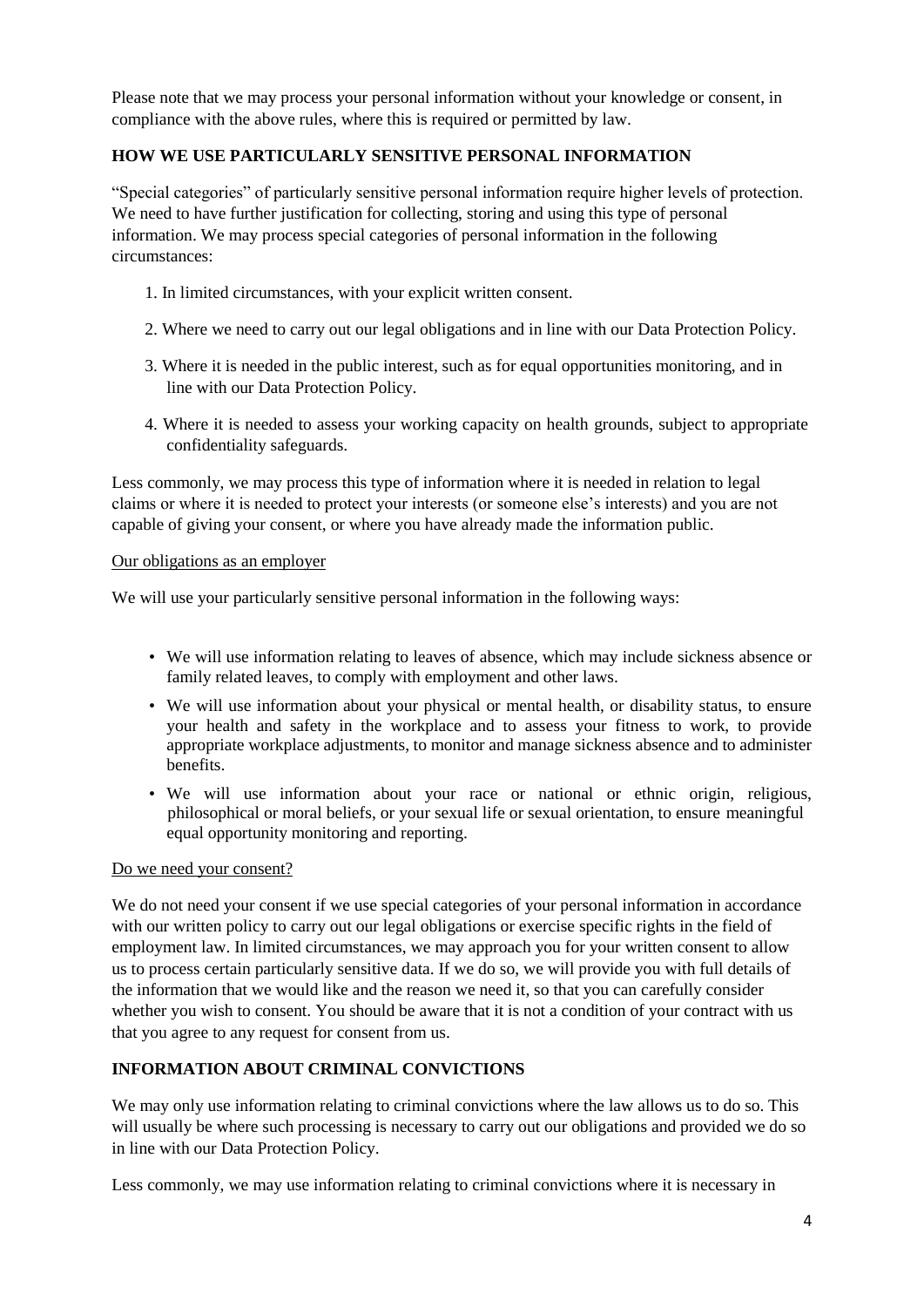relation to legal claims, where it is necessary to protect your interests (or someone else's interests) and you are not capable of giving your consent, or where you have already made the information public.

We envisage that we will hold information about criminal convictions.

We will only collect information about criminal convictions if it is appropriate given the nature of the role and where we are legally able to do so. Where appropriate, we will collect information about criminal convictions as part of the recruitment process or we may be notified of such information directly by you in the course of you working for us. We will use information about criminal convictions and offences in the following ways:

- In order to assess suitability for employment
- In order to comply with safeguarding obligations
- As required by law

We are allowed to use your personal information in this way in order to comply with legal obligations and/or to pursue legitimate interests of our own or those of third parties, provided your interests and fundamental rights do not override those interests.

### **DATA SHARING**

We may have to share your data with third parties, including third-party service providers.

We require third parties to respect the security of your data and to treat it in accordance with the law.

#### Why might you share my personal information with third parties?

We will share your personal information with third parties where required by law, where it is necessary to administer the working relationship with you or where we have another legitimate interest in doing so.

#### Which third-party service providers process my personal information?

"Third parties" includes third-party service providers (including contractors and designated agents). The following activities are carried out by third-party service providers: pension and life assurance administration and IT services.

#### How secure is my information with third-party service providers?

All our third-party service providers are required to take appropriate security measures to protect your personal information in line with our policies. We do not allow our third-party service providers to use your personal data for their own purposes. We only permit them to process your personal data for specified purposes and in accordance with our instructions.

#### What about other third parties?

We may share your personal information with other third parties, for example in the context of a sale or restructuring of the School. We may also need to share your personal information with the Independent School's Inspectorate, a regulator or to otherwise comply with the law.

#### **DATA SECURITY**

We have put in place measures to protect the security of your information. Details of these measures are available on request from the School's nominated Privacy Officer.

Third parties will only process your personal information on our instructions and where they have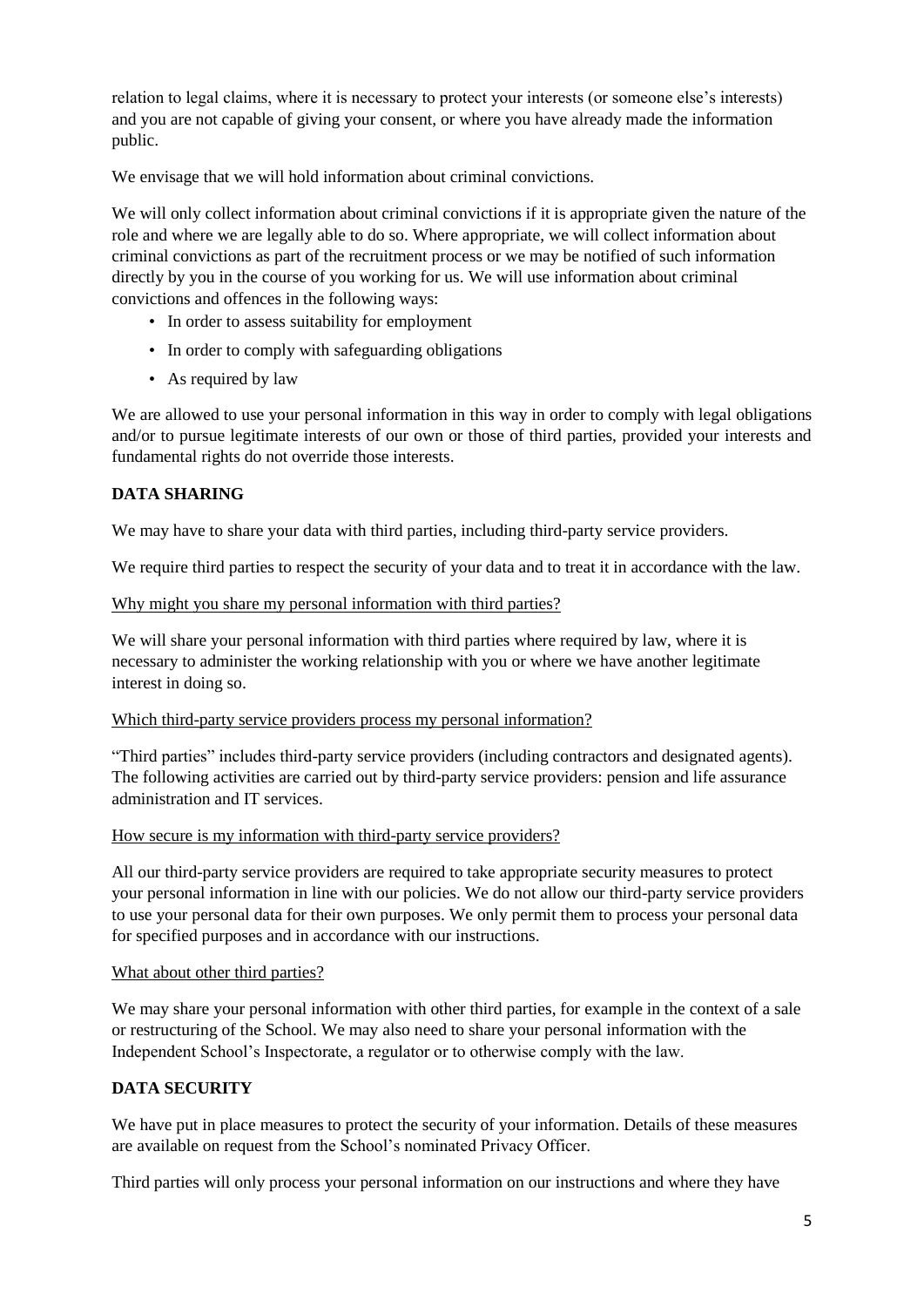agreed to treat the information confidentially and to keep it secure.

We have put in place appropriate security measures to prevent your personal information from being accidentally lost, used or accessed in an unauthorised way, altered or disclosed. In addition, we limit access to your personal information to those employees, agents, contractors and other third parties who have a business need to know. They will only process your personal information on our instructions and they are subject to a duty of confidentiality.

We have put in place procedures to deal with any suspected data security breach and will notify you and any applicable regulator of a suspected breach where we are legally required to do so.

### **DATA RETENTION**

#### How long will you use my information for?

We will only retain your personal information for as long as necessary to fulfil the purposes we collected it for, including for the purposes of satisfying any legal, accounting, or reporting requirements. Details of retention periods for different aspects of your personal information are available in our Record Keeping Policy which is available from the Staff Resources (M) drive in the Policies folder.

To determine the appropriate retention period for personal data, we consider the amount, nature, and sensitivity of the personal data, the potential risk of harm from unauthorised use or disclosure of your personal data, the purposes for which we process your personal data and whether we can achieve those purposes through other means, and the applicable legal requirements.

In some circumstances we may anonymise your personal information so that it can no longer be associated with you, in which case we may use such information without further notice to you. Once you are no longer an employee, worker or contractor of the School we will retain and securely destroy your personal information in accordance with our Record Keeping Policy.

We may retain personal data for archiving purposes where it is necessary to do so in the public interest, for scientific or historical research purposes or statistical purposes subject to appropriate safeguards being put in place to protect the rights and freedoms of the data subject.

## **RIGHTS OF ACCESS, CORRECTIONS, ERASURE AND RESTRICTION**

Your duty to inform us of changes

It is important that the personal information we hold about you is accurate and current. Please keep us informed if your personal information changes during your working relationship with us.

#### Your rights in connection with personal information

Under certain circumstances, by law you have the right to:

- **Request access** to your personal information (commonly known as a "data subject access") request"). This enables you to receive a copy of the personal information we hold about you and to check that we are lawfully processing it.
- **Request correction** of the personal information that we hold about you. This enables you to have any incomplete or inaccurate information we hold about you corrected.
- **Request erasure** of your personal information. This enables you to ask us to delete or remove personal information where there is no good reason for us continuing to process it. You also have the right to ask us to delete or remove your personal information where you have exercised your right to object to processing (see below).
- **Object to processing** of your personal information where we are relying on a legitimate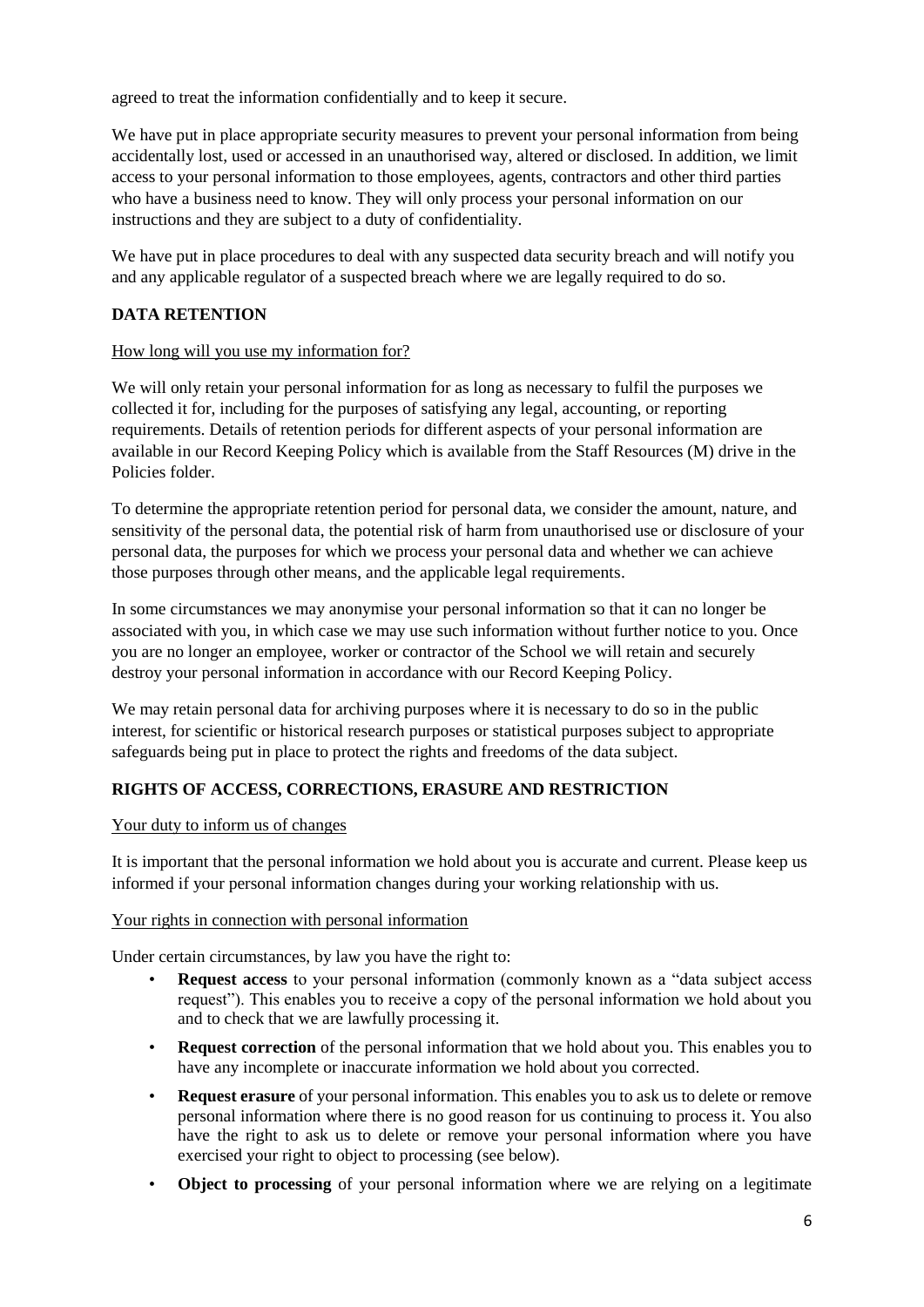interest (or those of a third party) and there is something about your particular situation which makes you want to object to processing on this ground. You also have the right to object where we are processing your personal information for direct marketing purposes.

- **Request the restriction of processing** of your personal information. This enables you to ask us to suspend the processing of personal information about you, for example if you want us to establish its accuracy or the reason for processing it.
- **Request the transfer** of your personal information to another party.

If you want to review, verify, correct or request erasure of your personal information, object to the processing of your personal data, or request that we transfer a copy of your personal information to another party, please contact the Privacy Officer in writing.

## No fee usually required

You will not have to pay a fee to access your personal information (or to exercise any of the other rights). However, we may charge a reasonable fee if your request for access is clearly unfounded or excessive. Alternatively, we may refuse to comply with the request in such circumstances.

### What we may need from you

We may need to request specific information from you to help us confirm your identity and ensure your right to access the information (or to exercise any of your other rights). This is another appropriate security measure to ensure that personal information is not disclosed to any person who has no right to receive it.

# **RIGHT TO WITHDRAW CONSENT**

In the limited circumstances where you may have provided your consent to the collection, processing and transfer of your personal information for a specific purpose, you have the right to withdraw your consent for that specific processing at any time. To withdraw your consent, please contact the Privacy Officer. Once we have received notification that you have withdrawn your consent, we will no longer process your information for the purpose or purposes you originally agreed to, unless we have another legitimate basis for doing so in law.

# **CONTACT AND COMPLAINTS**

The Finance Director is the School's nominated Privacy Officer and is responsible for overseeing compliance with this privacy notice. If you have any questions about this privacy notice or how we handle your personal information, or if you wish to exercise any of your rights under applicable law, please contact the Finance Director.

If you are not satisfied with how we are processing your personal data, or how we deal with your complaint, you can make a complaint to the Information Commissioner: [www.ico.org.uk](http://www.ico.org.uk/) . The ICO does recommend you seek to resolve any issues with the School initially prior to any referral.

# **CHANGES TO THIS PRIVACY NOTICE**

We reserve the right to update this privacy notice at any time, and we will provide you with a new privacy notice when we make any substantial updates. We may also notify you in other ways from time to time about the processing of your personal information.

If you have any questions about this privacy notice, please contact Mrs Tabitha Scrivener, Finance Director, in person, by email on [t.scrivener@bps.school,](mailto:t.scrivener@bps.school) or by telephone on 01453 837292 (ext.209).